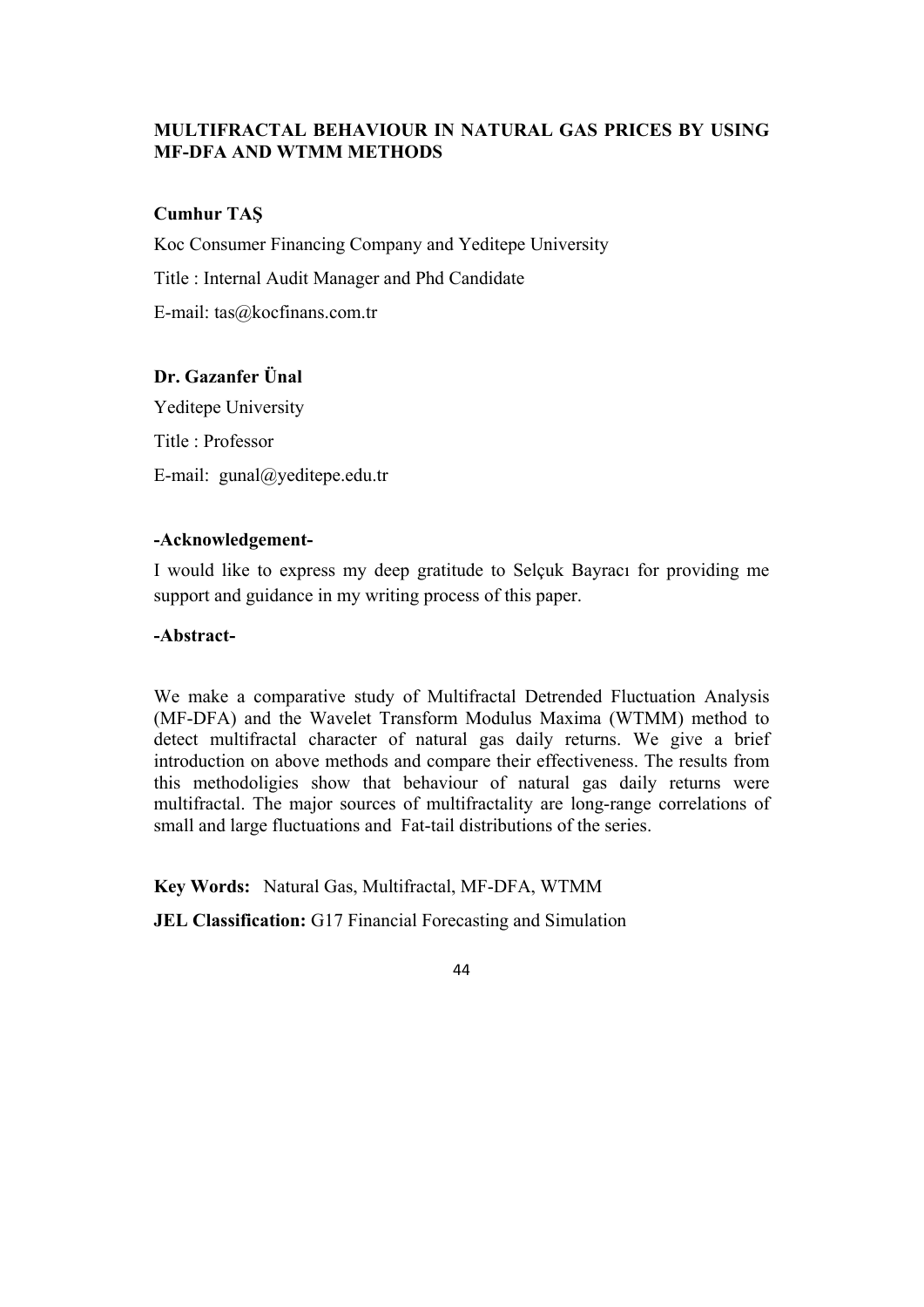#### **1. INTRODUCTION**

Energy plays an essential role in the world economy. The dynamics of energy prices are of great interest among researchers and market participants. Modeling and forecasting has increasingly become very important in analysis of trends in commodity markets, particularly in high frequency trades. It is difficult to predict the price return, i.e. profit or loss, due to many unknown variables including social and political unrest, catastrophic events, etc.

Natural gas prices are a function of market supply and demand. Because of limited alternatives for natural gas consumption or production in the short run, even small changes in supply or demand over a short period can result in large price movements to bring supply and demand back into balance. Natural gas has several interesting characteristics. First, gas is costly to transport internationally, so prices and forward curves vary regionally. Second; once a given well has begun production, gas is costly to store. Third, demand for gas in the United States is highly seasonal, with peak demand arising from heating in winter months. Thus, there is a relatively steady stream of production with variable demand, which leads to large and predictable price swings (http://www.eia.gov/).

A traditional assumption used in the early studies of financial time series, considered that returns are independent, Gaussian random variables. However, uncountable number of empirical studies, initiated by B. Mandelbrot, have shown that empirical returns reveal instead very rich and non trivial statistical features, such as fat tails, volatility clustering and multiscaling. This paper aims to empirically test whether returns on the Natural Gas spot prices exhibit long-range correlations and multifractal patterns. The term fractal was coined by Mandelbrot (Mandelbrot,1982:15) to characterize a rough or fragmented geometric shape that displays a large degree of self similarities within its own fractional dimensions.

In principle there are two competitive methods for detecting the multifractality which are commonly used to eliminate trends and concentrate on the analysis of fluctuations. Multifractal Detrended Fluctuation Analysis (MF-DFA)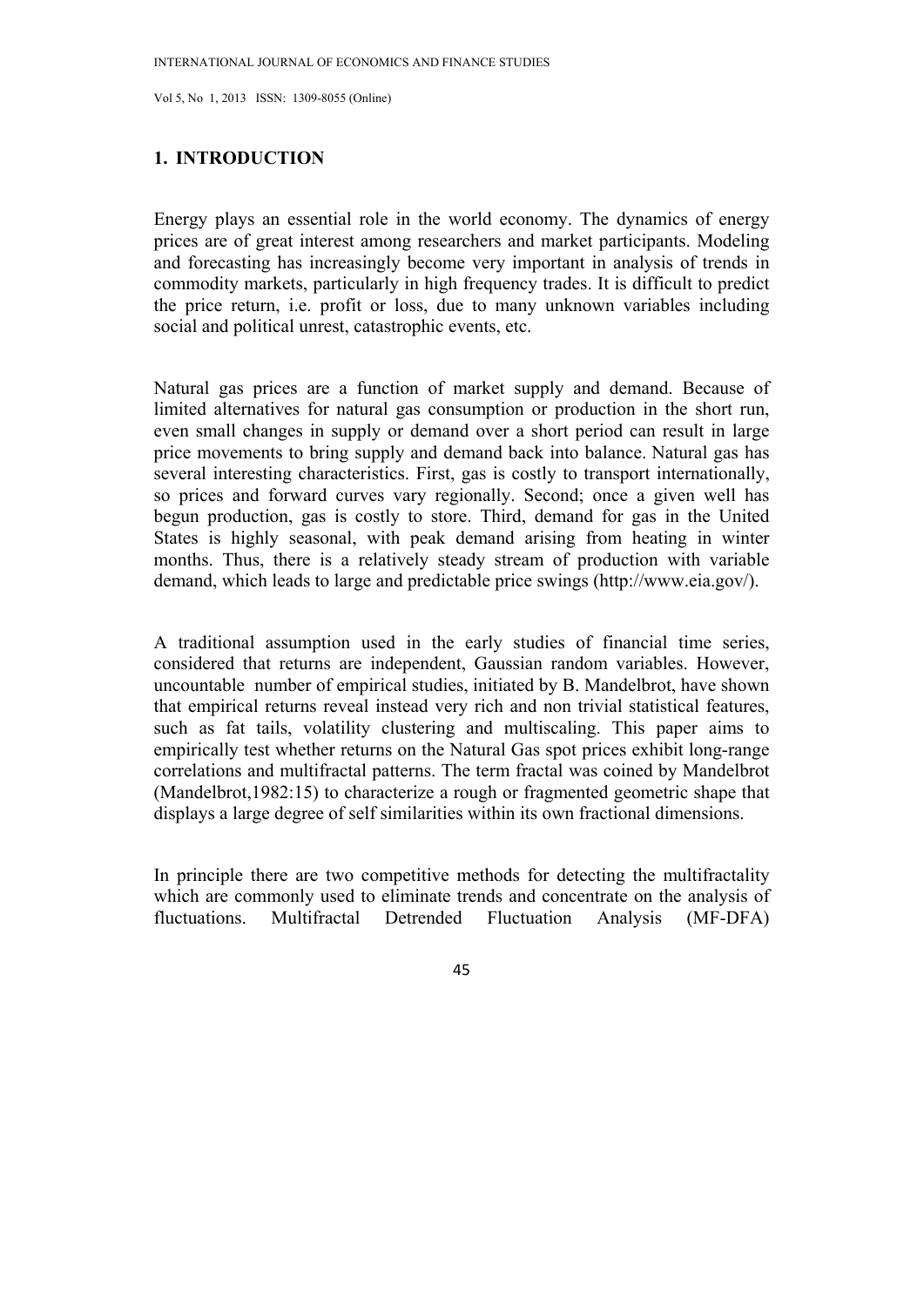(Kantelhardt,2002:87) and Wavelet Transform Modulus Maxima (WTMM) (Muzzy,1994:245) .

### **2. METHODOLOGY**

### **2.1.Multifractal Detrended Fluctuation Analysis**

By using the MF-DFA analysis, we estimate the generalized Hurst and the Renyi exponents for price fluctuations. By deriving the singularity spectrum from the above exponents, we quantify the multifractality of a financial time series and compare the multifractal properties . In this method, we use the logarithmic return of the time series for each step u. Methodlogy of MF-DFA is as follows. The deviation in return from the mean of the return is

$$
y(u) = \sum_{\mathbf{u}}^{\mathbf{u}} \left[ \mathbf{r} \left( \mathbf{u} \right) - \overline{\mathbf{r}} \right] \right)
$$
\n(1)

The length N of the time series is partitioned into n segments, each of length s, N = ns. A least squares method can be used to identify trends in running deviation over each segment k by a polynomial  $\mathbf{g}(\mathbf{u})$ . The average fluctuation  $\mathbf{F}_{\mathbf{k}(\mathbf{s})}$  in each subregion k is

$$
\left(F_{k(e)}\right)^{2} = \frac{1}{s} \sum_{u=(k-1)s+1}^{ks} \left( \left(y_{k} \right) (u) - g(u) \right)^{2}
$$
\n(2)

The average moment of the fluctuation of order q over n segments of the time series is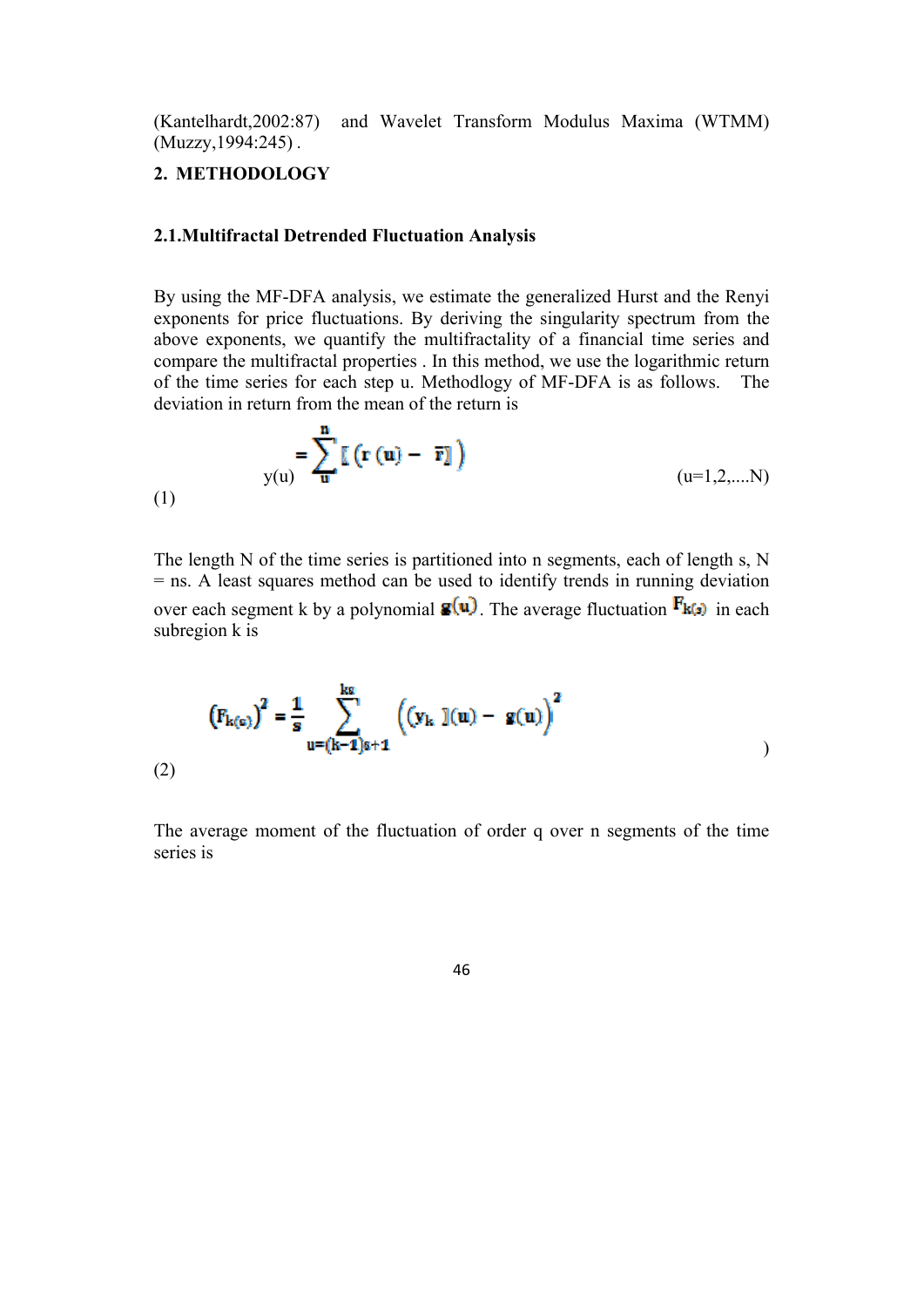$$
F_{q(s)} = \left.\begin{cases} \frac{1}{n} \displaystyle\sum_{k=1}^n \left[\begin{smallmatrix} (\mathbb{I} \mathbb{I}] F_{k(s)} \end{smallmatrix}\right]^{\frac{1}{q}} \end{cases}\right)
$$

(3)

As  $q \rightarrow 0$  (4)

The power-law dependence of the q-th order moment of the fluctuation Fq(s) in interval s of the time series provides an estimate of the Hurst exponent  $h(q)$ , i.e.,

In general, the exponent  $\mathbf{h}_q$  may depend on **q**. When  $\mathbf{h}_q$  is constant for all **q** the time series are mono-fractal. For stationary time series,  $\mathbf{h}_2$  is identical to the wellknown Hurst exponent H. Thus, we will call the function  $h_q$  generalized Hurst exponent. Positive values of  $\mathbf{\Phi}$  are used for magnifying the effects of large price variations in the scaling analysis, and negative values of  $q$  are used for magnifying the effects of small price variations.

When  $h_2 > 0.5$ , the kinds of fluctuations related to are persistent. An increase (decrease) is always followed by another increase (decrease). When  $h_2 \le 0.5$ , the kinds of fluctuations related to are anti-persistent. An increase (decrease) is always followed by another decrease (increase). However,  $\mathbf{h}_2 = 0.5$  the, the kinds of fluctuations related to display random walk behavior. The richness in multifractality is associated with high variability of  $\mathbf{h}_q$  and the degree can be quantified as  $\Delta h = h_{qmin} - h_{qmax}$ . As large fluctuations are characterized by smaller scaling exponent  $h_q$  than small fluctuations,  $h_q$  for  $q < 0$  are larger than those for  $\mathbf{Q} \geq \mathbf{0}$ , and  $\Delta h$  is positively defined. Multifractality degree can be used to measure the efficient extent of a finance market. When multifractality degree is weaker, for all  $\bf{q}$  value, generalized Hurst exponents are closer to 0.5. This shows that no matter the fluctuation is big or small, its change of state is closer to random walk, so the market is more efficient.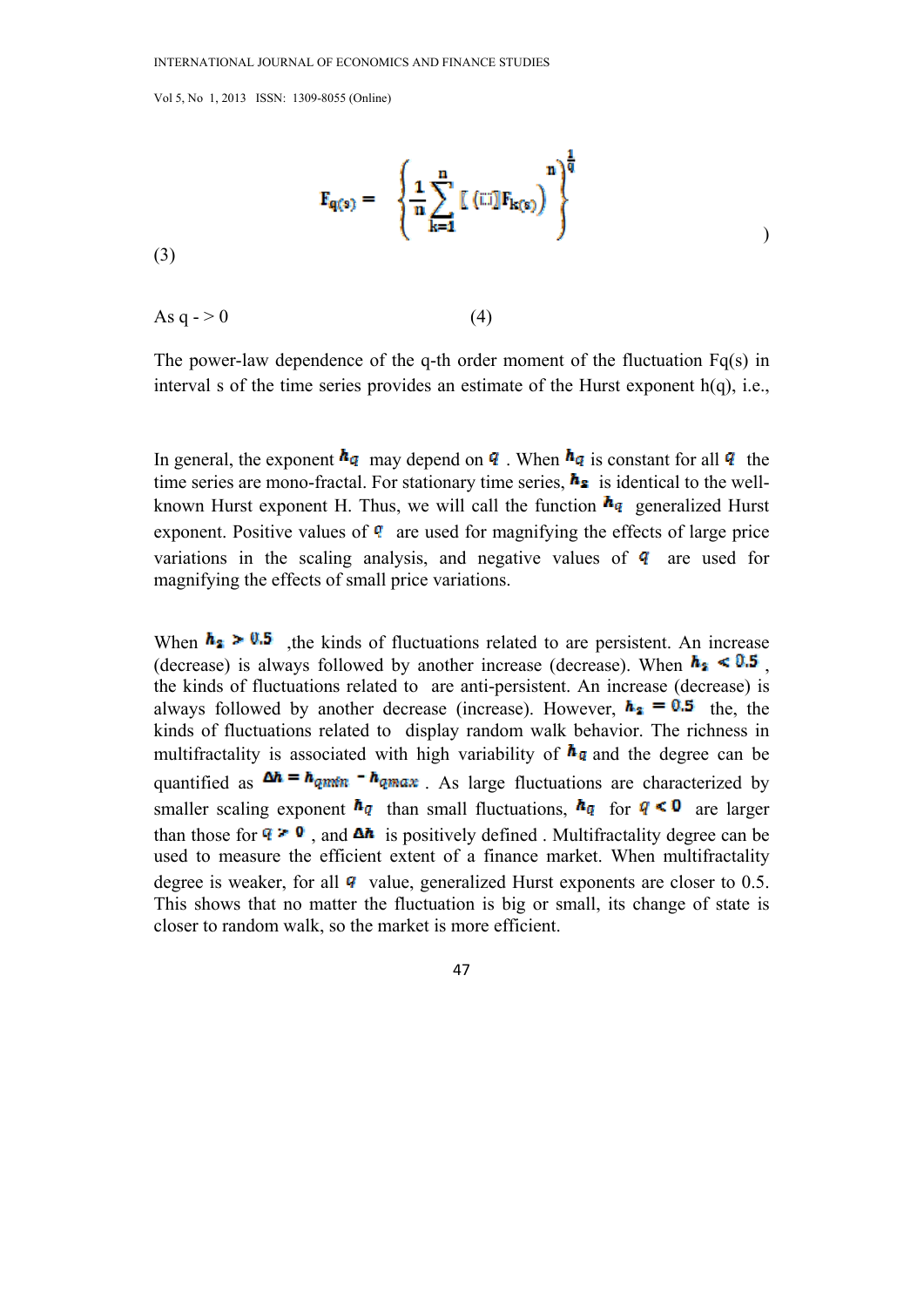The analytical relationship between generalized Hurst exponents based on MF-DFA and Renyi exponent  $\tau_q$  is,  $\tau_q = q h_q - 1$ . The exponent  $\tau_q$  represents the temporal structure of the time series as a function of the various moments  $\bf{q}$ , or  $\bf{\tau}$ reflects the scale dependence of smaller fluctuations for negative values of  $q$ , and larger fluctuations for positive values of **q**. If  $^{\tau}$ **q** increases nonlinear with **q**, then the series is multifractal.

Via a Legendre transform, another important variable set  $\alpha - f(\alpha)$  is defined by  $a = h_q + q h'_q$  **f**  $(\alpha) = q(\alpha - h_q) + 1$  Here,  $\alpha$  is the Holder exponent or singularity strength which characterizes the singularities in a time series. Singularity basically points at the rapid changes in the time series values for small changes in time. In the multifractal case, the different parts of the dataset are characterized by different values of  $\alpha$ , or the singularity spectrum.

### **2.2.Wavelet transform modulus maxima method (WTMM)**

As proven by Mallat and Hwang (1990:549), multifractal formalism based on wavelet transform modulus maxima (WTMM) allows us to determine the whole singularity spectrum directly from any experimental signal. Muzy et al. (1991:3515) define the scaling behavior of partition functions ( a) from the WTMM. The slope of the partition function determines the scaling  $\tau$ () of moments of the distribution. Linearity of the scaling function suggests monofractal behavior of the time series, (all moments exhibit the same H scaling with time). The procedures of calculating the multifractal singularity spectrum based on WTMM is described in Yalamova (2003). Wavelet transform has proved to be a particularly efficient tool for measuring the local regularity of a function. The wavelet transform of  $f(t) = F(t)$  is defined as:

$$
W(\tau, \mathbf{a}) = \int_{-\infty}^{+\infty} f(t) \psi_{\tau, \mathbf{a}} t(\mathbf{d}t)
$$
\n(5)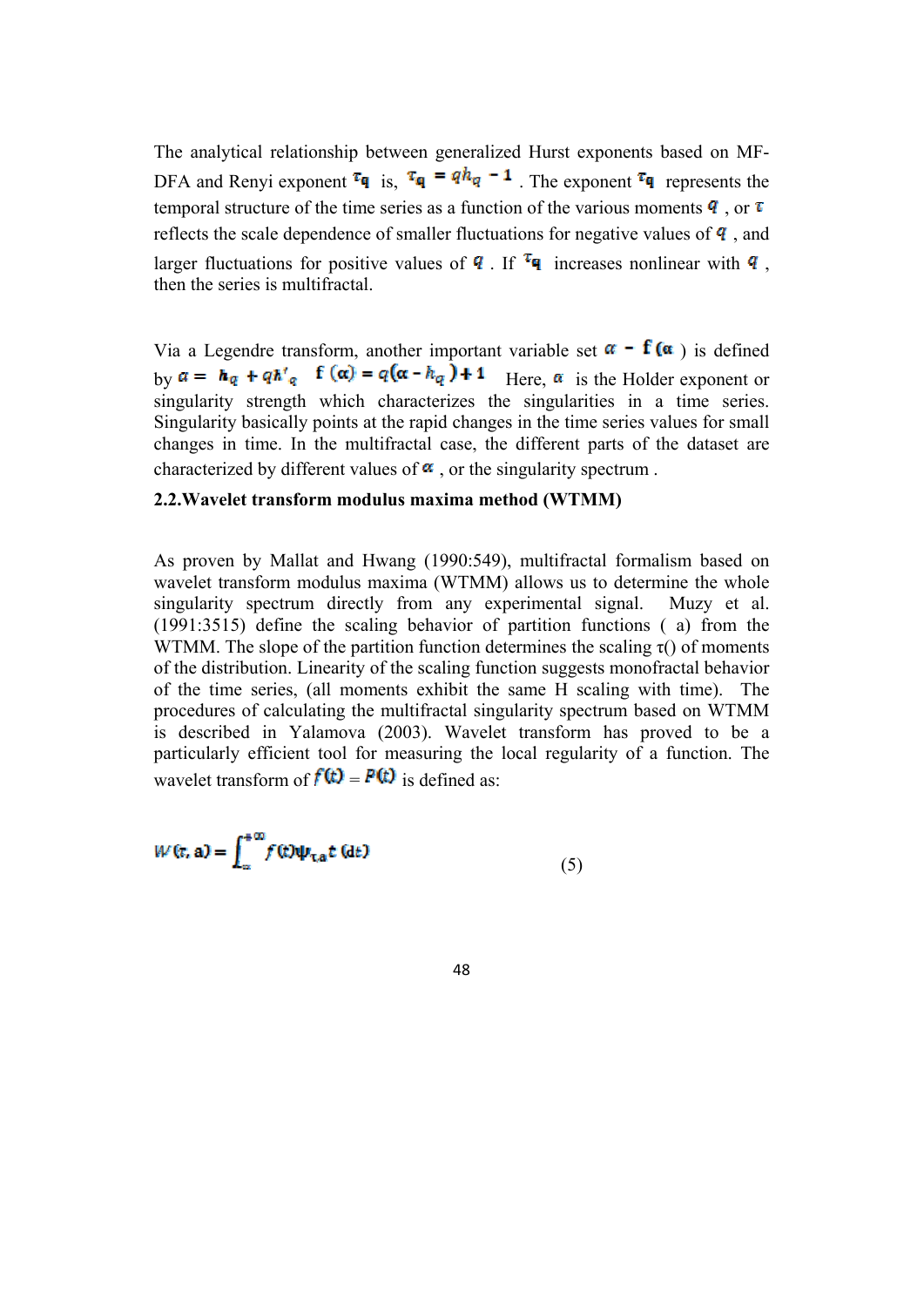where the analyzing wavelet  $\psi$  is a function with local support, centered around zero and the family of wavelet vectors is obtained by translation  $\tau$  and dilatation a. The modulus maxima (largest wavelet transform coefficients) are found at each scale a as the suprema of the computed wavelet transforms such that:

$$
\frac{\partial W\left(\tau,\mathbf{a}\right)}{\partial \mathbf{r}} = \mathbf{0} \tag{6}
$$

The originality of the WTMM method is in the calculation of the partition function  $\mathbb{Z}(q, a)$  from these maxima lines. The space-scale partitioning given by the wavelet tiling or skeleton defines the particular Gibb's partition function:

$$
Z(q, a) = \sum_{\tau, a} \frac{\text{sup}}{a} |W(\tau, a)|^q \tag{7}
$$

The WTMM method uses continuous wavelet transform rather than Fourier transforms to detect singularities – that is discontinuities, areas in the signal that are not continuous at a particular derivative. Another interesting property of the wavelet transform is that the coefficients at these maxima-which are a small fraction of the total number of coefficients-are enough to encode the information contained in the signal (Muzzy,1994:245), Moreover, as one follows a maxima line from the lowest scale to higher and higher scales, one is following the same singularity. This fact allows for the calculation of  $\mathbf{h}_q$  by a power law fit to the coefficients of the wavelet transform along the maxima line (Struzik,2000:163).

Wavelet Skeleton is an aggregate of all Local Maxima Lines (LML) on each scale of Wavelet coefficient matrix. The idea of Skeleton matrix construction is to remove all wavelet coefficients in absolute wavelet coefficients matrix that are not maximal. Skeleton matrix is a scope of all local maxima points that exist on each scale a. If scaling exponential function is everywhere convex that indicates multifractal behaviour of the signal. It assumes that the signal does not have some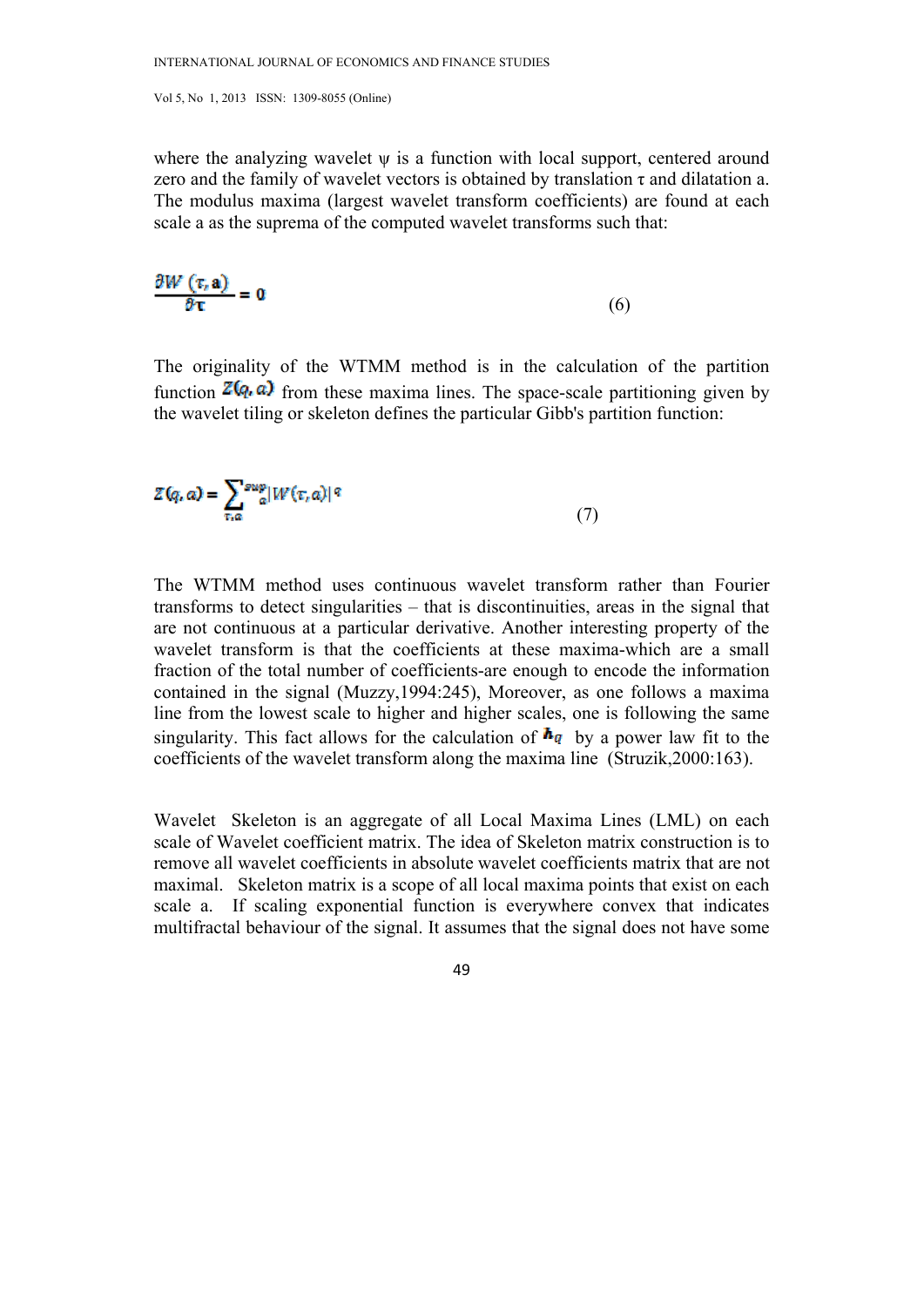decent fractal measure, but is characterized by the scope of fractal measures. In case of monofractal behaviour, the scaling exponential function is line. (Puckovs,2012:83)

#### **3. DATA ANALYSIS**

The Natural Gas Spot prices data were taken from Energy Information Administration in the US Department of Energy (http://www.eia.gov/) The data constitutes of daily closing prices over the period from Jan 01, 1997 to April 01, 2013 for 4065 observations in Figure1. In our analyses we used log return of the spot prices illustrated as Figure 2.



Figure1- Natural Gas Spot Price



Figure 2:Log Return Of Spot Prices

### **4. EMPRICAL RESULTS**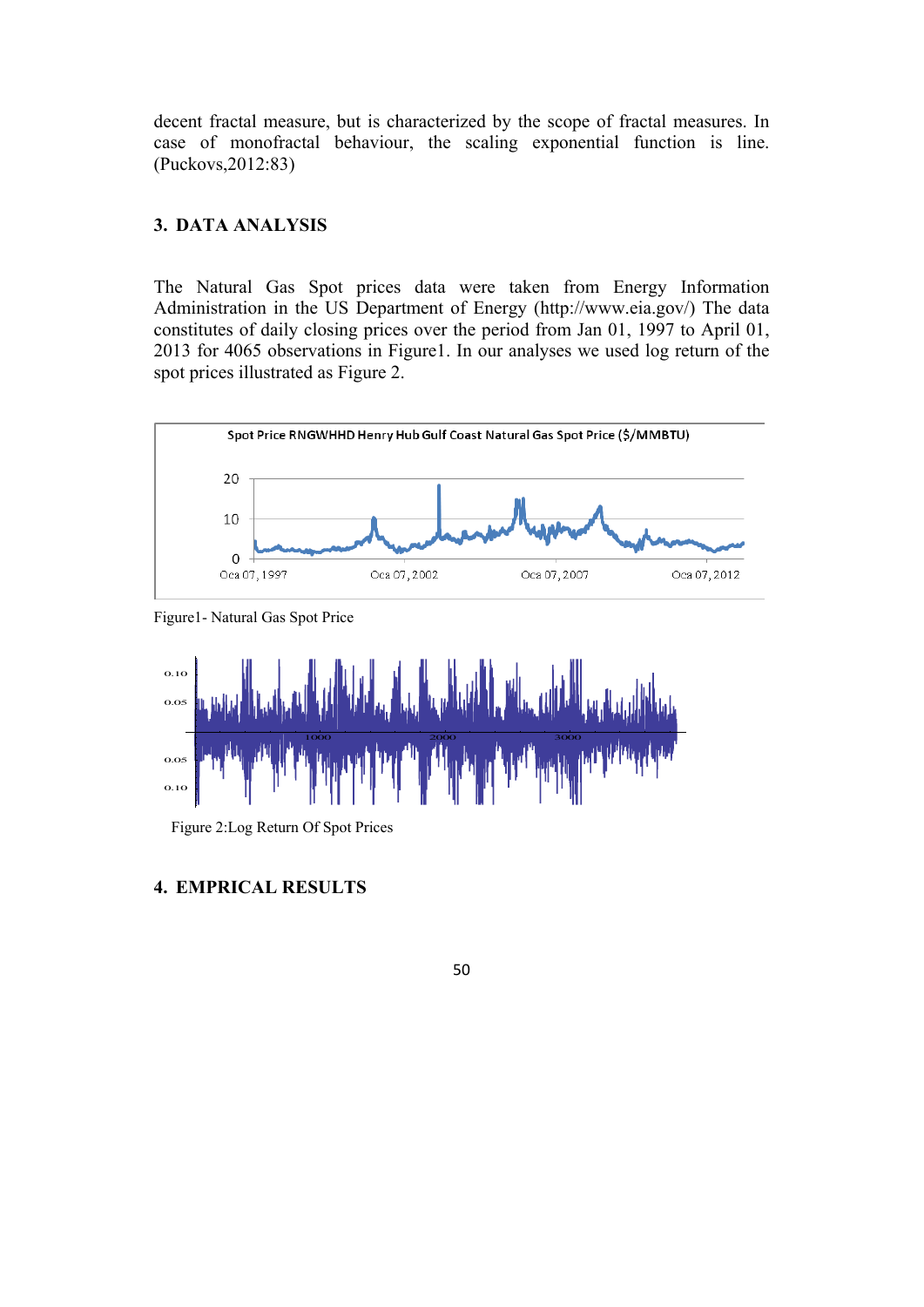#### **4.1. MDF-FA Method**

We have used matlab codes to implement MF-DFA on log-return data of NaturalGas Spot prices . (Ihlen,2012:3) We estimate the generalized Hurst and the Renyi exponents for price fluctuations. Deriving the singularity spectrum from the exponents, we quantify the multifractality of a financial time series. In Figure 3 (Upper Right Corner), The generalized Hurst exponents for time scales is given.

When **q** varies from -5 to 5,  $\mathbf{h}_{q}$  decreases from 0.4465 to -0.16511.  $\mathbf{h}_{q}$  is not a constant, indicating multifractality in time series. Due to  $H < 0.5$ , the system displays fractional Brownian motion and anti-correlation and The antipersistent behavior and deviations of one sign generally followed by deviations with the opposite sign is an indication of the high degree of natural gas prices nervousness and uncertainty. It means that the analysis of these events doesn't give support to the Efficiency Market Hypothesis.

There are two factors contributing to multifractal properties, namely long-range temporal correlations for small and large fluctuations and the fat-tailed probability distributions of variations. (K.Matia, 2003:422) As shown in Figure 3 (Lower Left Corner), multifractal scaling function almost linear with  $\bf{q}$  for negative moments, but show significant non-linearities for positive moments. This means that the temporal structure of the larger fluctuations play an important role in the multifractality.

The spectrum, in Figure 3 (Lower Right Corner) as an upside-down parabola, peaks at and stretches from min to max.  $\Delta \alpha = \alpha_{\text{max}} - \alpha_{\text{min}}$  conventionally quantifies the degree of multifractality which is the width of singularity spectrum, while  $f(x)$  tells how frequently events with  $\alpha$  scaling exponent occur. The width of the fractal spectrum, which shows the distinction between the maximum probability and the minimum probability, The larger the value of  $\Delta \alpha$ , the more uneven is the distribution of time series, and thus the stronger is the multifractality. The long-range and short correlations lead to a relatively narrow width of the spectrum (lower risk) or vice versa.In our case, the widht of spectrum 0.57409-(-0.37938)=0.95347 reveals that there is strong multifractility in Natural Gas daily returns.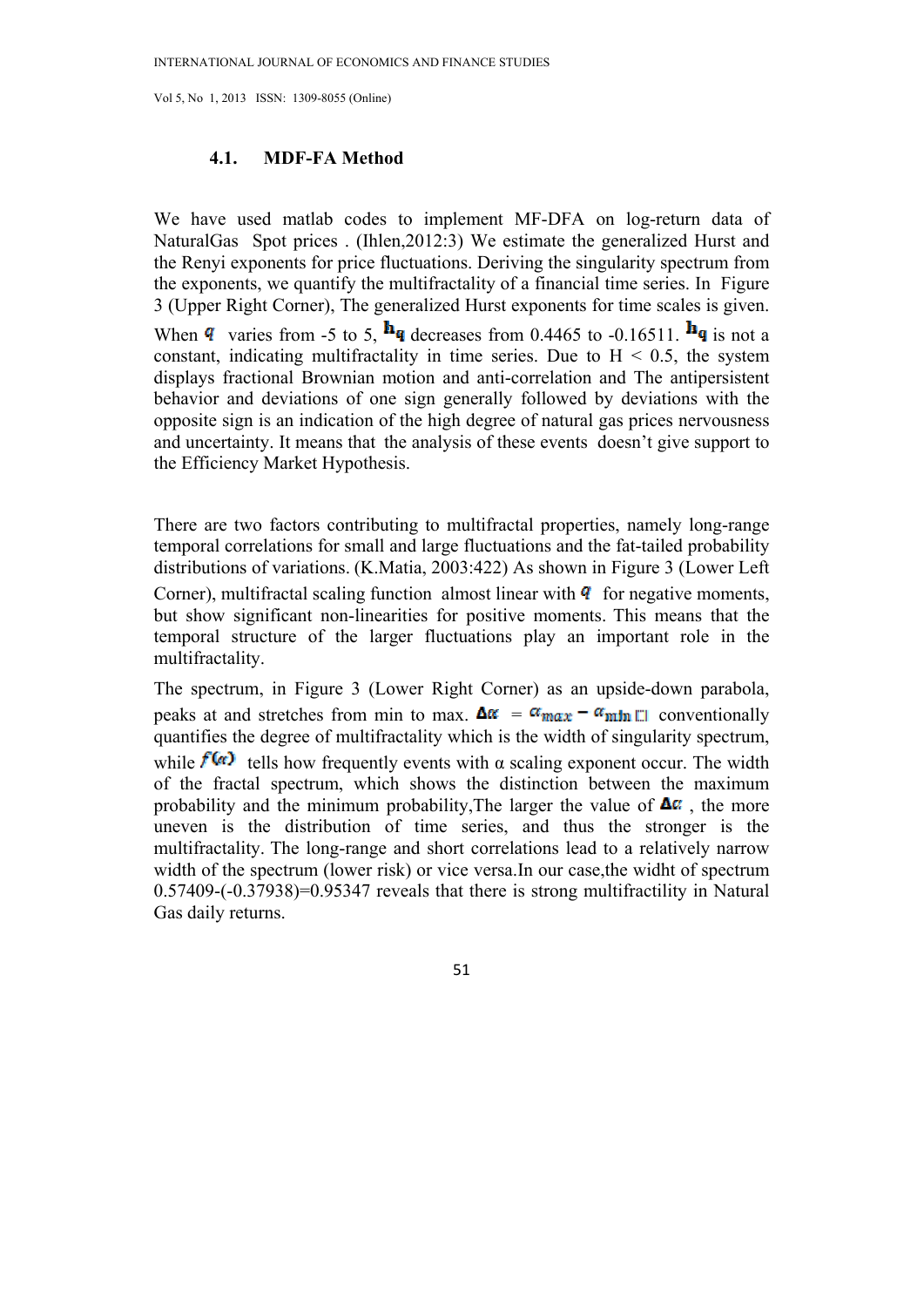

Figure:3 Generalized Hurst Exponent, Reyni Exponents, Multifractal Spectrum

#### **4.2. Wavelet Transform Modulus Maxima (WTMM)**

We draw the Wavelet Skeleton by using Mathematica. Time shifting coefficients (b) are drawn on x axis, Scales (a) are drawn on Y axis. Local maxima lines are constructed using Wavelet coefficient matrix, selecting local maxima points on each scale parameter (Figure 4). The scope of all local maxima lines builds the so called Skeleton function. This function illuminates periodicity of the signal on decent scales. Dark colours correspond to lower absolute wavelet coefficient values. Light colours indicate higher absolute wavelet coefficient values. Continuous maxima line from small scales to large scales determine the time of the singularity at different scales. According to WTMM methods, we see that scaling exponential function is convex which shows that Natural Gas daily returns has multifractal properties.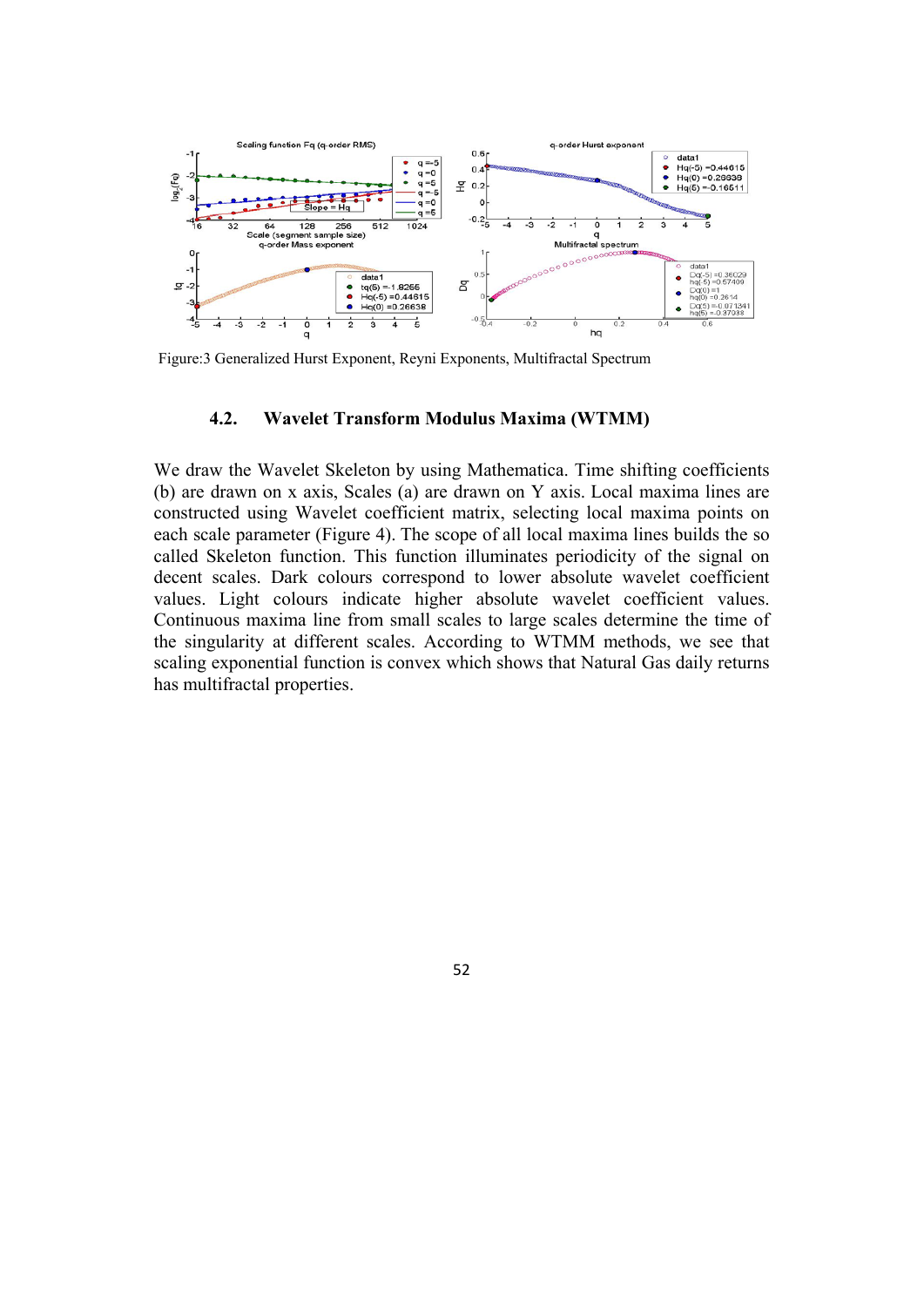







Figure 6: Local Holder Regularity Figure 7. Average Scaling of Maxima Lines

Unlike Multifractal, If we look at the scaling function, the Monofractal price series' behaviour is observed to be less deviated from the trend line (Figure 7). And also fat tails in both ends of the Local Holder Exponents indicates multifractality of the series (Figure 5).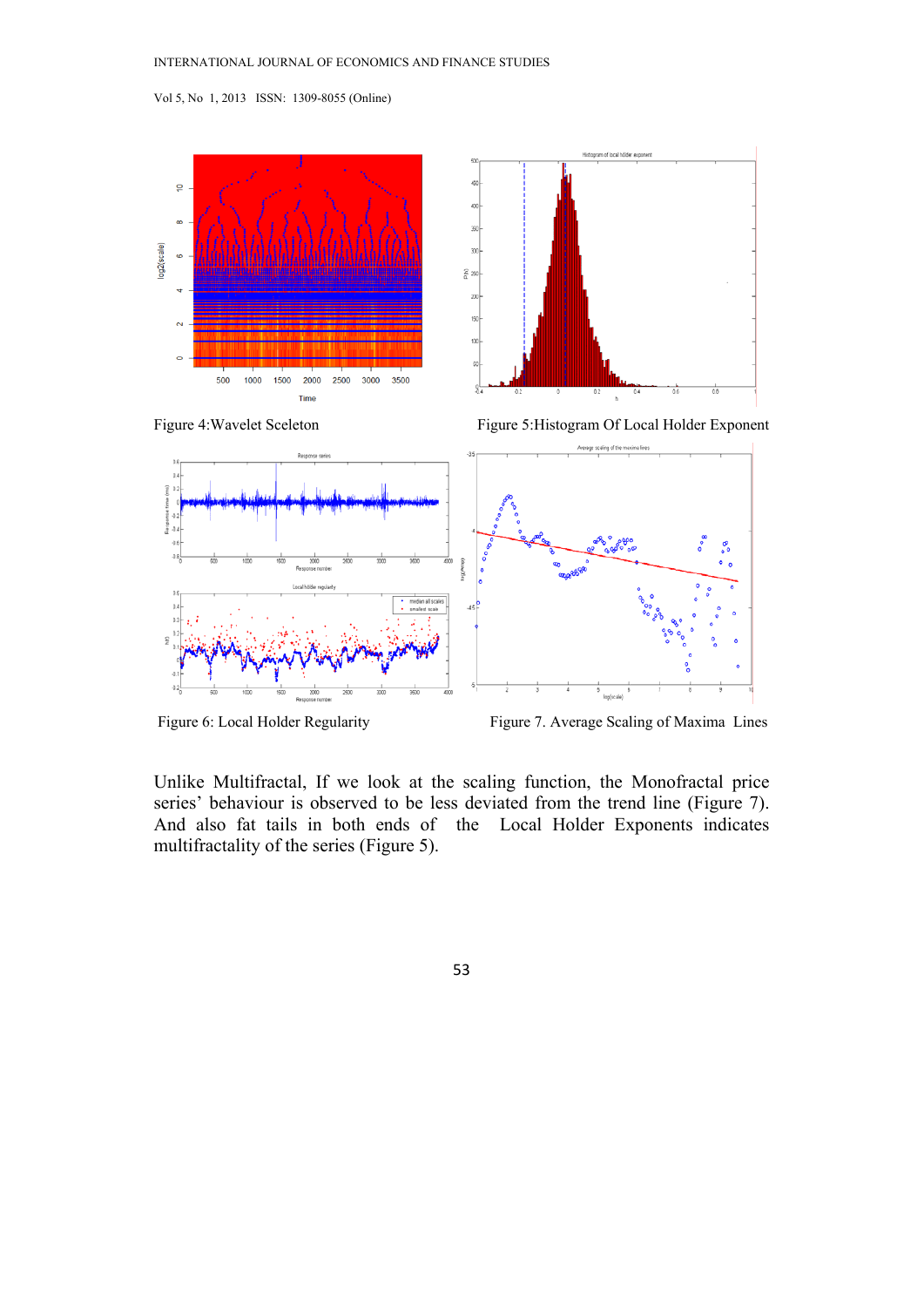### **5. CONCLUSION**

Using the multifractal detrended fluctuation analysis (MF-DFA) together with WTMM, we showed the multifractal properties of the USA Natural Gas daily returns. Anti-persistent behaviour of prices which means that an increase (decrease) is always followed by another decrease (increase) is an indication of the high degree of market nervousness and uncertainty as stated in the literature. The fat-tailed distributions (probability distribution of returns), also contribute to the multifractal behaviour of the natural gas daily returns.

#### **BIBLIOGRAPHY**

B.B. Manderlbrot,The Fractal Geometry ofNature, FreemanWH,New York, 1982.

W.Kantelhardt, S.A.Zschiegner, E.Koscienlny-Bunde, S. Havlin,Multifractal detrended fluctuation analysis of nonstationary time series,Physica A316 (2002) 87\_114.

Muzy, J. F., Bacry, E. & Arneodo, A. (1994) The multifractal formalism revisited with wavelets. Int. J. Bifurc. Chaos. 4, 245-302. (1994)

Struzik. Z. R. (2000) Determining local singularity strengths and their spectra with the wavelet transform. Fractals 8, 163-179

Andrejs Puckovs, Andrejs Matvejevs, Wavelet Transform Modulus Maxima Approach for World Stock Index Multifractal Analysis. University, Information Technology and Management Science. pp76-86.

Espen Ihlen (2012),"Introduction to multifractal detrended fluctuation analysis in Matlab",Frontiers in Physiology

K. Matia, Y. Ashkenazy, H.E. Stanley, Multifractal properties of price fluctuations of stock and commodities, Europhysics Letter 61 (2003) 422–428.

Mallat, S. G. and Hwang, W. L. (1990). Technical Report #549, Computer Science Department, New York University, unpublished.

Muzy, J. F., Bacry, E. and Arneodo, A. (1991). Wavelets and multifractal formalism for singular signals: Application to turbulence data. Physical Review Letters, 67(25), 3515–3518.